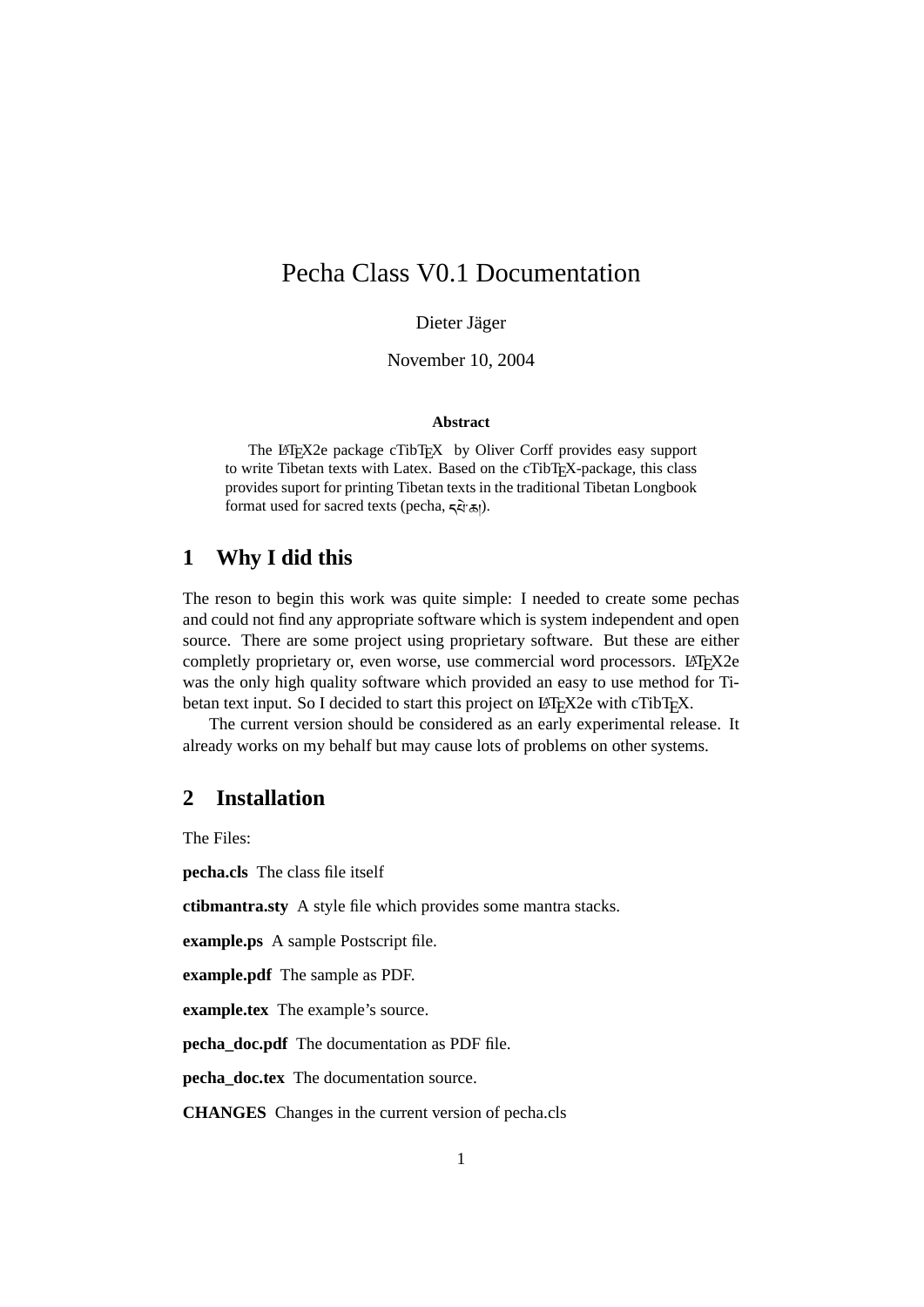**COPYING** A copy of the GNU Public License.

**README** A short user information.

Currently no installation mechanism is provided. Simply copy the file pecha.cls to your working directory or to your LATEX directory tree. The file ctibmantry.sty contains some Mantra stacks which you can install in the same way as pecha.cls.

### **3 What it does**

Each page is printed centered in landscape orientation, 5 to 6 lines each. The text is surrounded by like in the traditional Tibetan scriptures. You can choose different styles for this frame. The text may contain either of Tibetan or Latin letters, using the according c $TibTeX$  commands. Using the \title and \maketitle macros you can create a pecha style title page. Using the class option rotate even pages will be rotated by 180 degrees, making it easier to get a propper double sided printout. Finally the text in the left and right boxes can be modified using special macros.

### **4 LATEXpackages used**

The class file uses the following LAT<sub>E</sub>X2e packages:

- **rotate.sty** It is needed to printout the margin boxes, which contain sheet number and text titles rotated by 90 degrees.
- **ctib.sty** The left margin boxes will contain the sheet number and some additional text in Tibetan.

#### **5 Class options**

- **8pt,9pt,10pt,11pt,12pt** These are the font sizes you can use. For the sizes 8pt and 9pt the package "extsizes.sty" must be installed
- **a4paper, a5paper, b5paper, letterpaper, legalpaper, executivepaper** These are standard LAT<sub>EX2</sub> paper sizes. You may get strange results with the smaller ones like A5 or B5. All formats will be used in landscape orientation
- **a4pecha3,a4pecha2,a5pecha3,a5pecha2,. . .** These are based on the standard page sizes. The page height is modified to fit 2 or three pecha pages on one large page. For example a4pecha3 creates pages of the size 297mmx70mm. You can arrange 3 of those pages on one DIN A4 page. Here is one example: Output of 6 pages per A4 paper, 3 on the front, 3 rotated 180 degrees on the back:

The LaTeX Preamble would contain: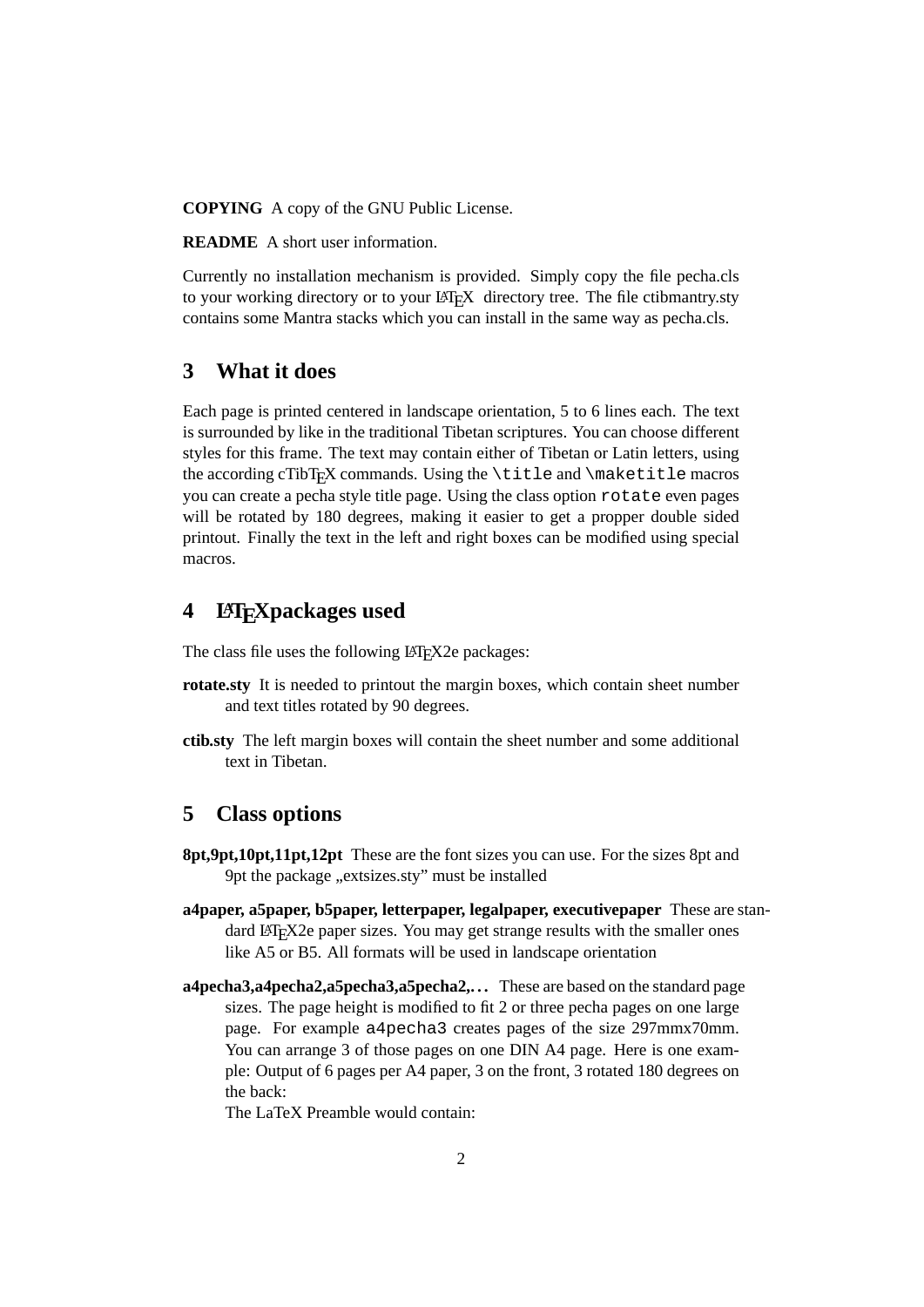\documentclass[a4pecha3,9pt,rotate]{pecha}

. . .

To create the postscript you could use:

```
# latex <example>.tex
# dvips <example>.dvi
```
Finally to rearrange the pages you could use some postscript tools:

```
# psresize -p a4 -W 297mm -H 70mm <example>.ps <example>_a4.ps
# pstops -w 297mm -h 210mm (6:0(-70)mm,0)+2+4(70mm,0),
      1(-70mm,0)+3+5(70mm,0)' <example>_a4.ps <example>_3p.ps
```
The first command resizes the page to fit on A4 paper. The second command rearranges the pages in the document, so that subsequent pages are placed one to one on front and back page.

- **rotate** This will rotate even pages by 180 degrees. This may be usefull for duplex output.
- **doubleframe, simpleframe, fancyframe** These options define the page frames. The default "doubleframe" will print a double lined frame around each page, "simpleframe" a single lined frame. "fancyframe" will create a more - well, fancy - frame.
- **narrowpage,mediumpage,widepage,extrawide** These will change the height of the output pages. Default is medium.
- **septitle** Like Tibetan texts, the content starts on the backpage of the titlepage. Using this option will insert an empty page, so that the content starts on a seperate sheet.

### **6 Class specific macros**

This class allows you to define a title page as well as the pecha specific "marginal headers". The title MUST be the first element of your text, otherwise it will mess the output. If you want to change the "marginal headers" at any place in your document, you need to insert a newline before each new definition. Otherwise the newly defined margin will spread to the previous \newline. If you find a margin header in the output at a page you did not expect it to be, you should check this. Remember that an empty line resembles the \newline command like in this *Example*: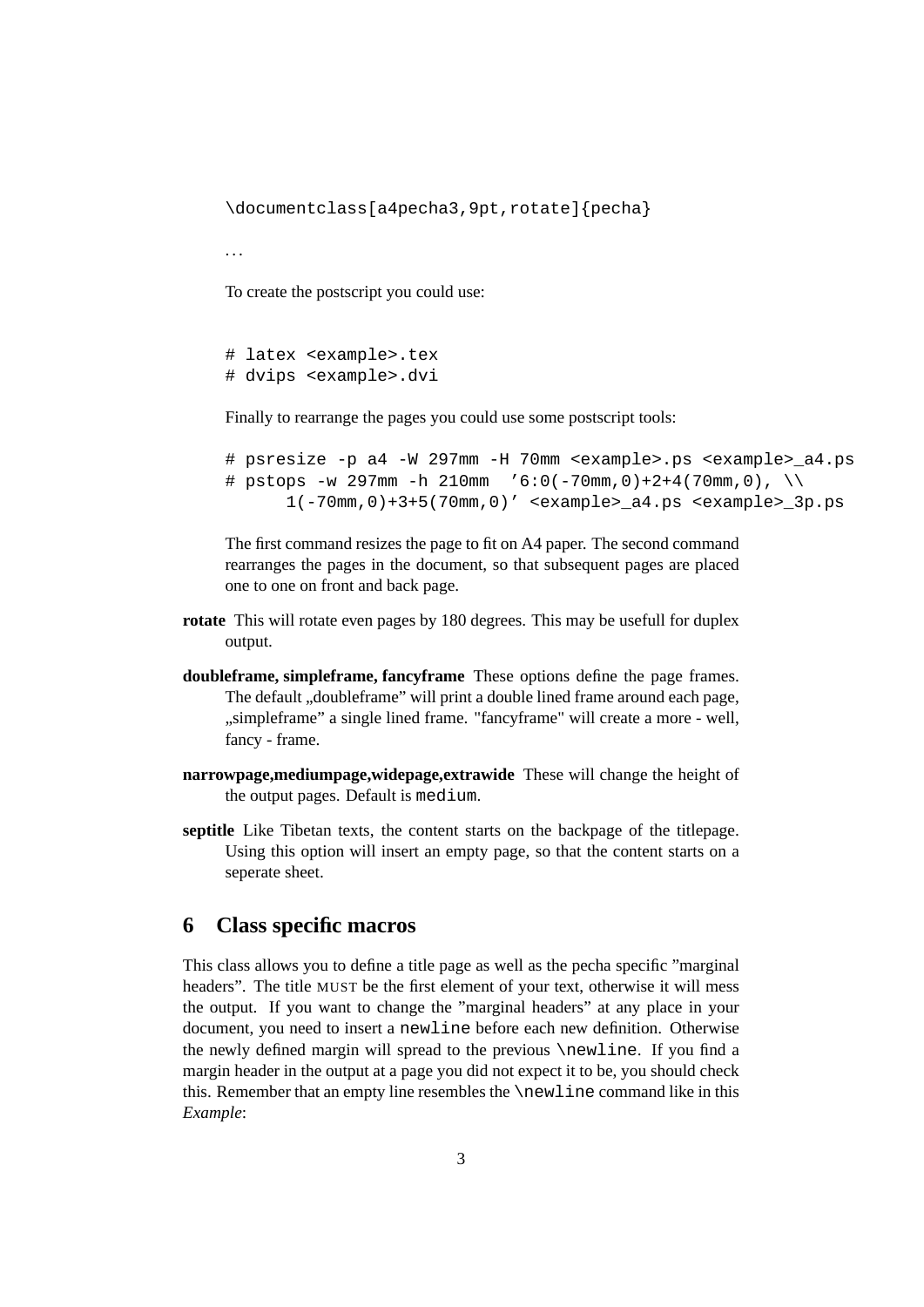```
\oddleft{first}{title}
\input{sometext}
\oddleft{second}{title}
\input{anothertext}
```
These are the macros you can use:

- $\tilde{\iota}$  title forme title text  $\}$  Define the text of the titlepage. Unlike other LATEX2e style you cannot use \author or \date. These would not make any sense in this context.
- $\mathcal{L}$  maketitle This adds a title page with the contents defined in the  $\tilde{\text{t}}$  title macro. If you wanted to have a title page, you cannot add any text before \maketitle. Otherwise your output will be messed up. Except when using the Class option septitle, numbering begins on the titlepage. The sheet number appears on the left side of the title frame. If you wished to also have the short title in this section, make shure that you defined \oddleft *before* the \maktitle command.
- $\odot$   $\odot$   $\odot$   $\odot$   $\odot$   $\odot$   $\odot$   $\odot$   $\odot$   $\odot$   $\odot$   $\odot$   $\odot$   $\odot$   $\odot$   $\odot$   $\odot$   $\odot$   $\odot$   $\odot$   $\odot$   $\odot$   $\odot$   $\odot$   $\odot$   $\odot$   $\odot$   $\odot$   $\odot$   $\odot$   $\odot$   $\odot$   $\odot$   $\odot$   $\odot$   $\odot$   $\odot$ one is quite special in Tibetan texts: The sheet number is printed centered while a short title is wrapped around. To reproduce this style,  $\odot$ ddleft is used with two parameters, which contain the text left and right of the sheet number. You can leave any of them empty. The page number will always be output centered. You can leave any of them empty. The sheet number will be printed even if you do not call this makro. The text is printed in Tibetan letters by default. The sheet number will be printed Tibetan in any case.
- $\odot$ *ddright*{text} Tibetan texts do not contain any text in the right margin box. But because my Tibetan reading is not so fluent, I print the page number in Latin letters here. The text will be printed in Latin letters by default.
- $\text{event} \setminus \text{event}$  This usually contains a Tibetan short title or the name of the text cycle. The text will be printed in Tibetan letters by default.
- $\text{event}$  $\text{text}$  Again this is not filled in Tibetan. I use to print the English or German title and the page number to this box. The text again will be printed in Latin letters as a default.
- $\{\text{test}\}\$ Comments can be printed in footnotesize using this simple makro.
- \pechasheet This counter contains the sheet number. \thepechasheet contains the current sheet number. You can use

```
\setcounter{\pechasheet}{count}
```